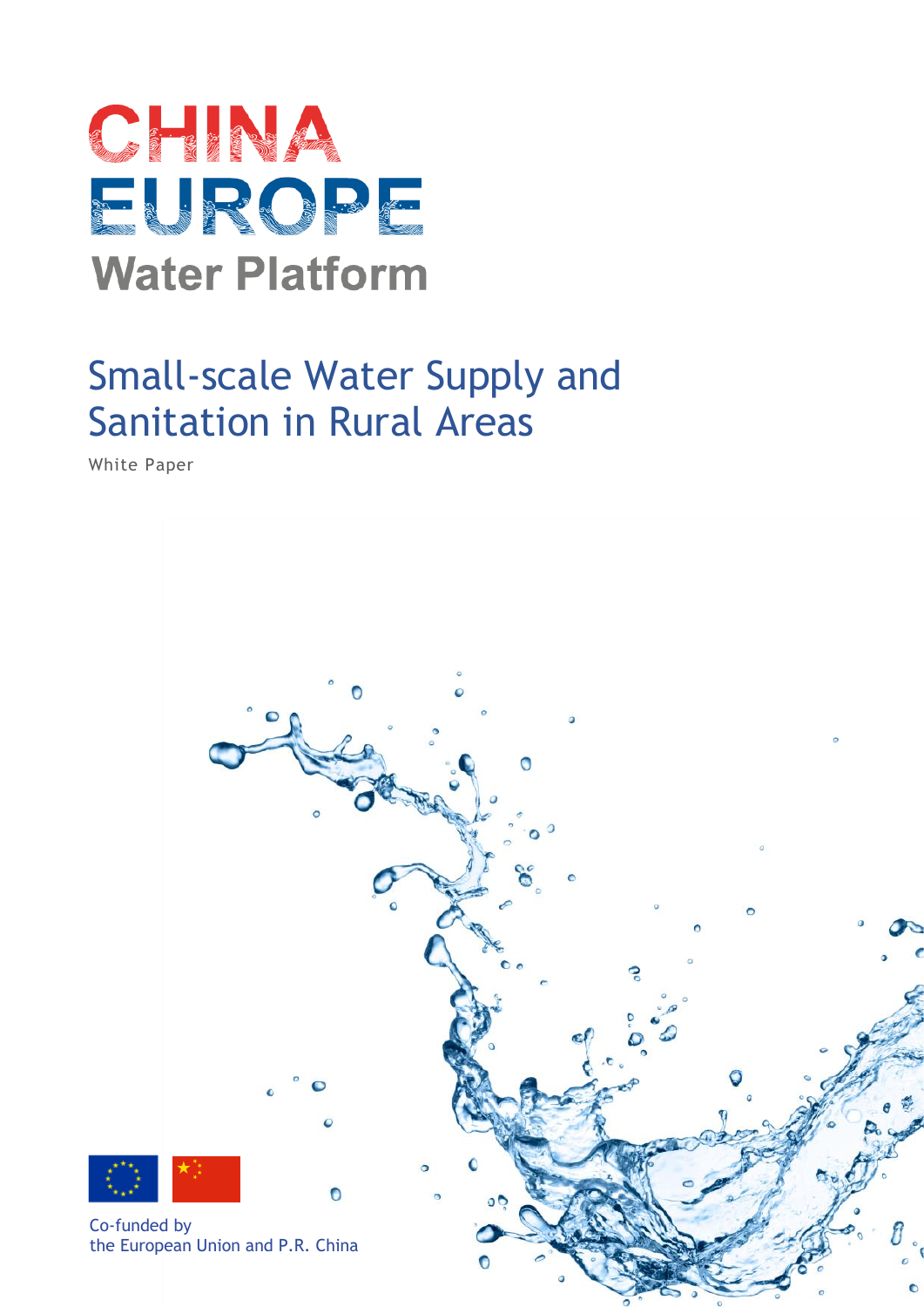

White paper 10.5.2022

# Project ID: 23703265

Versions

| <b>Notes</b> | Date      | Accepted       | <b>Checked</b>           | Made by                         | <b>Version</b>                 |
|--------------|-----------|----------------|--------------------------|---------------------------------|--------------------------------|
|              | 25.4.2022 | <b>IFIJAUP</b> | <b>FITIAH</b>            | <b>FITIAH/</b><br><b>FIJAUP</b> | <b>WORK</b><br><b>TEMPLATE</b> |
|              | 3.5.2022  | <b>FIJAUP</b>  | <b>FITIAH/</b><br>FIJAUP | <b>FITIAH/</b><br>FIJAUP        | <b>IDRAFT</b>                  |
|              | 10.5.2022 | <b>FIJAUP</b>  | <b>FITIAH/</b><br>FIJAUP | <b>FITIAH/</b><br><b>FIJAUP</b> | <b>READY</b>                   |



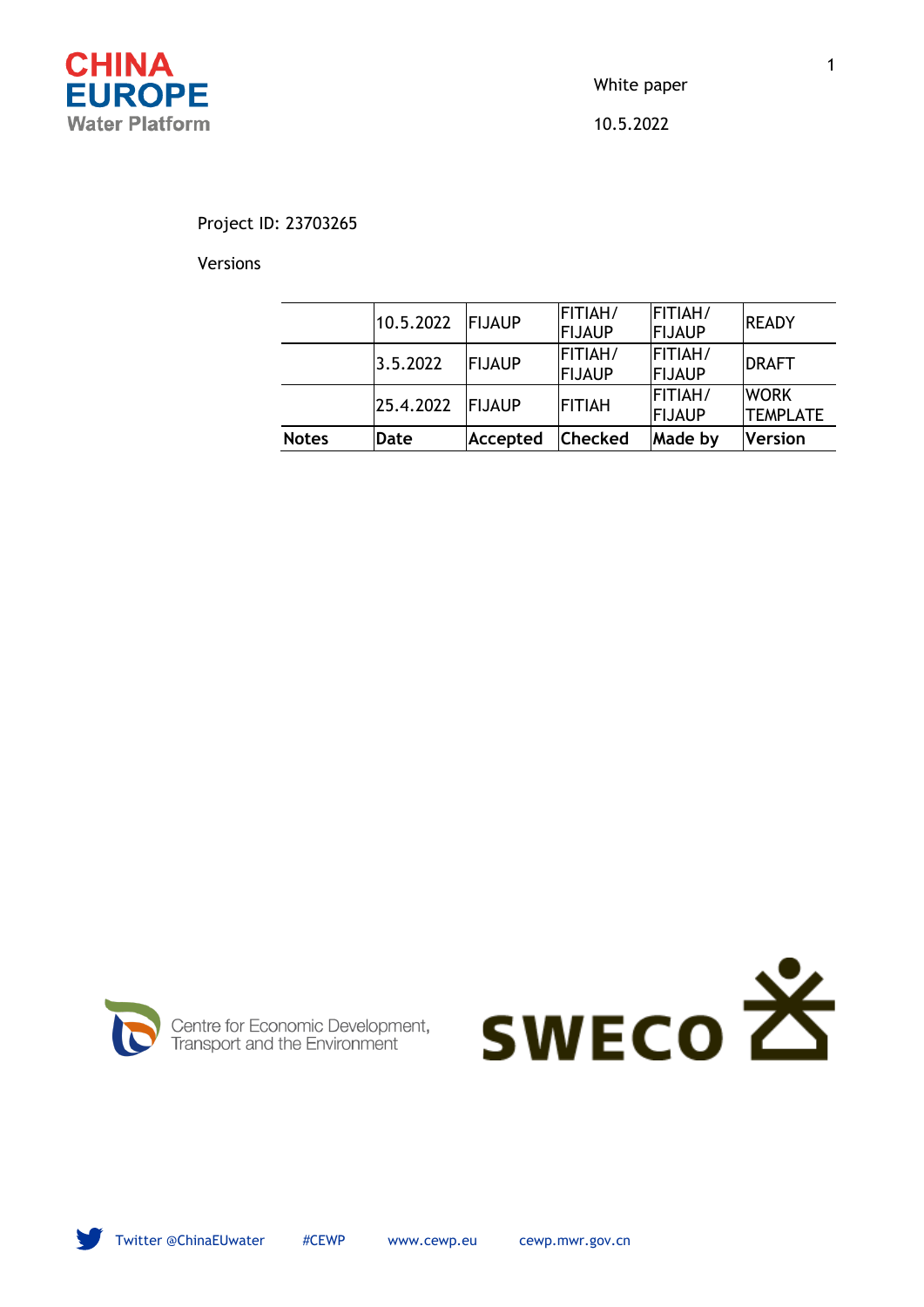# Table of contents

| 1 |                                                                  |  |  |  |  |  |
|---|------------------------------------------------------------------|--|--|--|--|--|
| 2 |                                                                  |  |  |  |  |  |
| 3 |                                                                  |  |  |  |  |  |
| 4 |                                                                  |  |  |  |  |  |
|   | 4.1                                                              |  |  |  |  |  |
|   | 4.1.1                                                            |  |  |  |  |  |
|   | 4.1.2                                                            |  |  |  |  |  |
|   | 4.1.3                                                            |  |  |  |  |  |
|   | 4.1.4                                                            |  |  |  |  |  |
|   | 4.1.5                                                            |  |  |  |  |  |
|   | 4.1.6                                                            |  |  |  |  |  |
|   | 4.1.7                                                            |  |  |  |  |  |
|   | 4.1.8                                                            |  |  |  |  |  |
|   | 4.1.9                                                            |  |  |  |  |  |
|   | 4.2                                                              |  |  |  |  |  |
|   | 4.2.1                                                            |  |  |  |  |  |
|   | 4.2.2                                                            |  |  |  |  |  |
|   | Water supply in Finnish archipelago town called Pargas 10<br>4.3 |  |  |  |  |  |
| 5 |                                                                  |  |  |  |  |  |
|   | 5.1                                                              |  |  |  |  |  |
|   | 5.2                                                              |  |  |  |  |  |
|   | 5.3                                                              |  |  |  |  |  |
| 6 |                                                                  |  |  |  |  |  |
| 7 |                                                                  |  |  |  |  |  |
|   |                                                                  |  |  |  |  |  |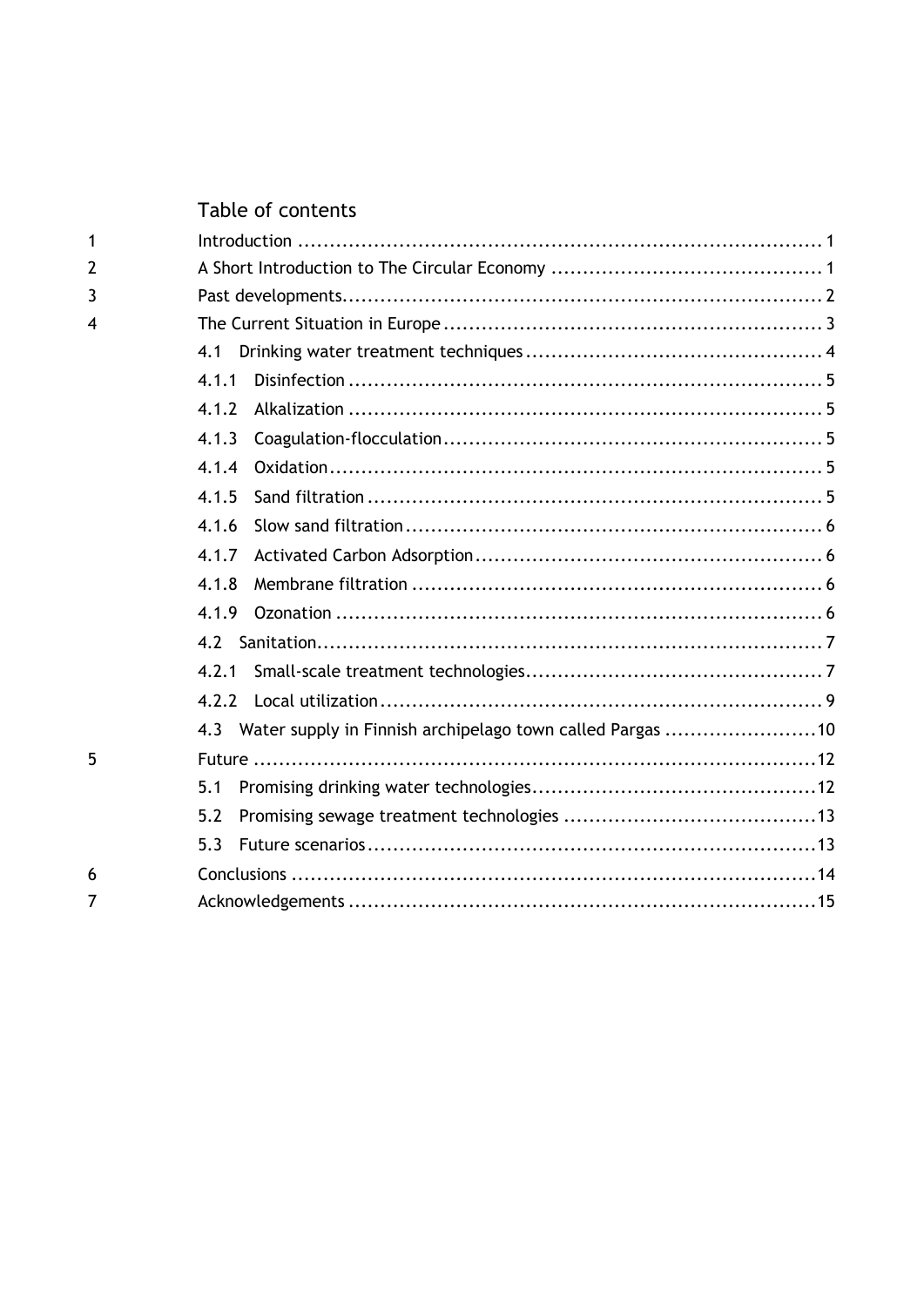

10.5.2022

# 1 Introduction

The white paper discusses the circular economy technologies of small-scale water supply and sanitation in Europe. It identifies and highlights their practices and technologies in use or under development.

The white paper is a part of China Europe Water Platform's (CEWP) plans create a base for discussion on the future of a circular economy of water. The paper will be presented as a part of webinar series in the spring of 2022.

The paper includes a short overview of past developments and current situation, with a focus on technologies which are likely to be widely applied in the future. The paper covers only Europe and considers the general situation on the continent. It includes examples from the European countries and examples of possible emerging technologies.

# 2 A Short Introduction to The Circular Economy

In general, the circular economy is a systemic approach in which the waste is minimized, and the life-cycle value of natural resources and products is maximized. The aim is to respond to global and local sustainability challenges. Most crucial topics are related to the supply of water, energy and food for the future population that is expected to achieve 10 billion by 2050. The concepts and technological solutions related to water and sanitation play an important role when adapting to the population growth and the climate change. On contrary to the linear "take-make-waste" model, the circular economy approach is based on a principle of "Reduce-Reuse-Recycle-Restore-Recover, (5R)" (see [Figure 1\)](#page-3-0). Many resources like energy, water, materials, data, know-how, and value creation can be circulated. Less waste is produced in the production and consumption phases in the circular economy. The smaller amount of produced waste is seen as a resource for production. The aim is to create sustainable economic value, cost savings, new opportunities and innovation while ensuring the availability of resources. [1, 2, 3]



<span id="page-3-0"></span>*Figure 1 The principles of the traditional and the circular economy [1] [2] [3]*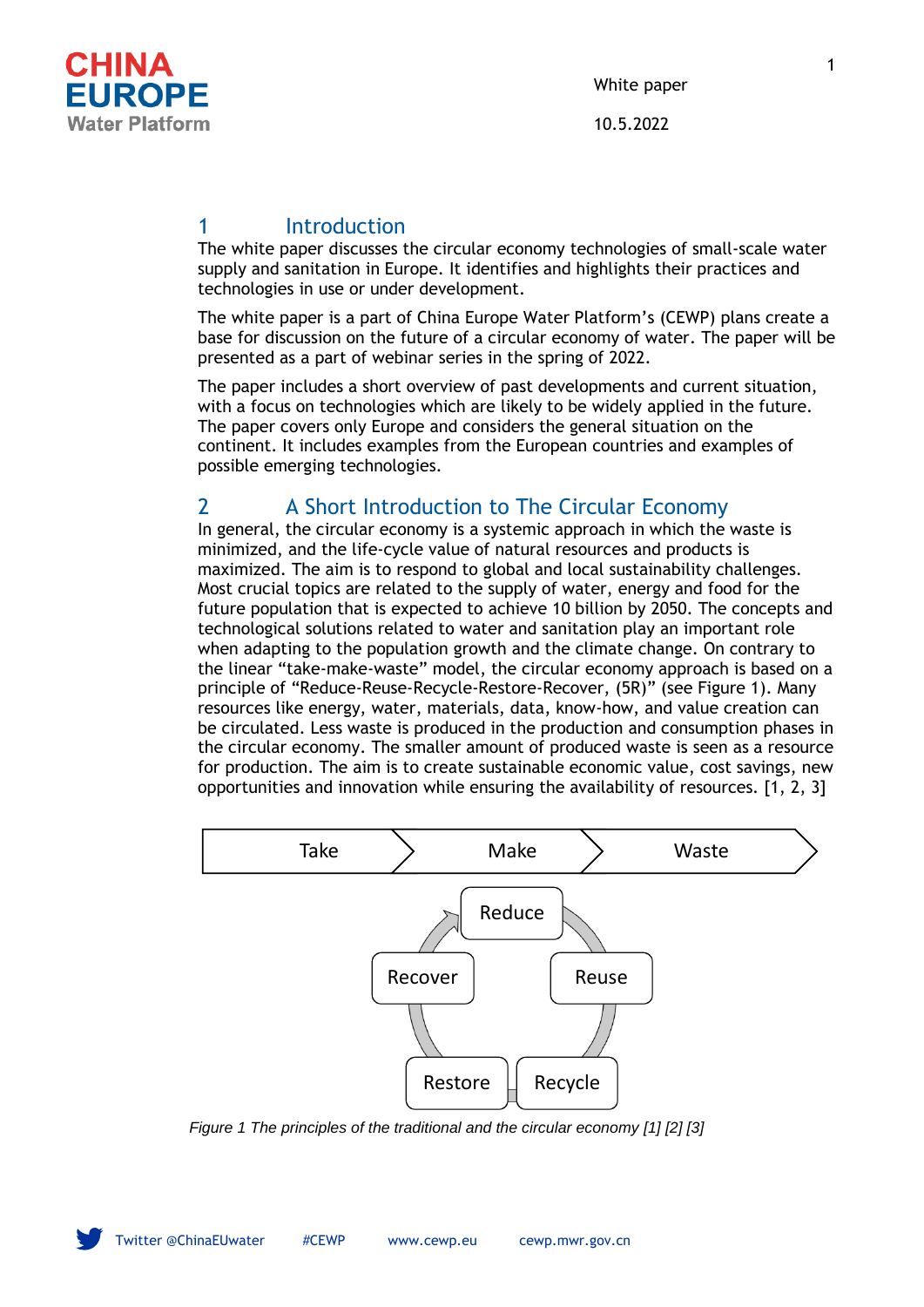

10.5.2022

Water has a global natural hydrological cycle. The circular economy of drinking water production and sanitation is in fact the circular economy of water which can be seen as the global natural hydrological cycle. [1, 2, 3]

In the circular economy, water is used efficiently minimizing its loss. Substances dissolved and energy bound to the water are recovered and returned to the circulation. Less fresh water is needed to produce drinking water, as the production is more efficient. [1, 2, 3]

Sewage, and substances or energy bound to it during the use of water, can be recovered and returned to the circulation in the upstream. This lowers the amount of fresh water needed. From more concentrated sewage, nutrients and materials can be recovered, and the needed sewage treatment plants are smaller. After collecting the valuables from the sewage, it can be reused as industrial or even drinking water. The energy recovered from the sewage can be used in the treatment process and the surplus can be used locally. [1, 2, 3]

# 3 Past developments

The need for water supply relates closely to the beginning of agriculture and the need for food. The first recorded evidence of water management comes from the time of Scorpion King in the ancient Egypt. The civilizations were flourishing on modern-day Crete and the Indus valley during the Bronze Age. They had developed various of water systems such as aqueducts, cisterns, filtering systems, sedimentation basins, rainwater harvesting systems, terracotta pipes for water supply and sewage, and the sewerage systems. The Romans inherited these techniques and despite being cultural heritage they are also underpinning modern achievements in water engineering and management practices. [4]

Using sewage sludge as a fertilizer has been common from the beginning of time [5]. However, after stricter European Union regulations the circular usage was hindered. For example, in 1998, the European Union set limits on the amount of phosphorus applied to fields, which reduced the use of sewage sludge. From 2006 one should prove the hygiene of the sewage sludge prior to its usage. It has thus been used increasingly for landscaping and energy production. [6]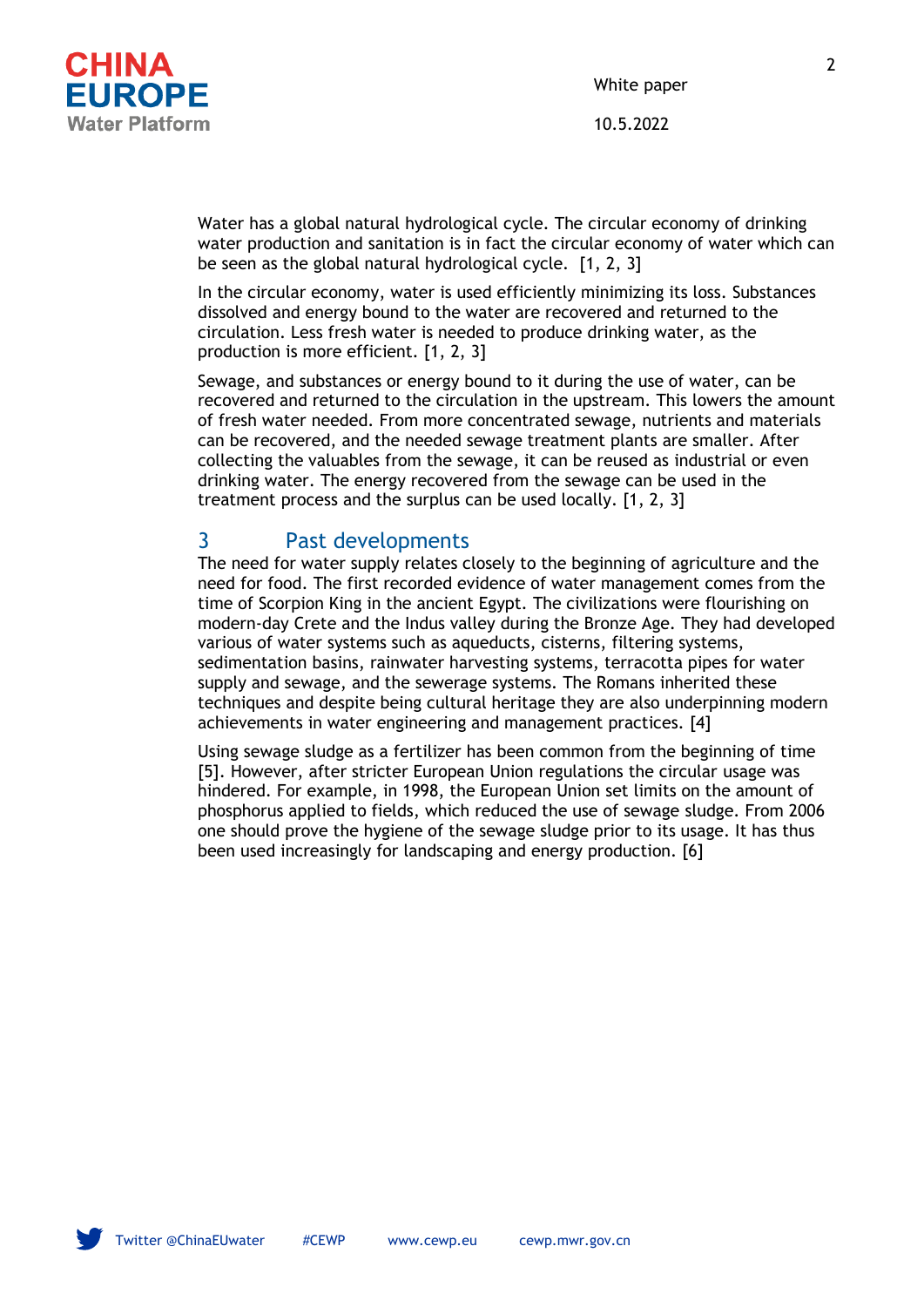

# 4 The Current Situation in Europe

The chapter discusses the current situation of the circular economy of small-scale water supply and sanitation in Europe. The circular economy practices and technologies in use are identified.

Circular economy is built on business models and broad ecosystems where operators are interlinked to supply the most sustainable and value creating solution for the societies and industry. In rural areas water supply and sanitation can be organized either locally or in collaboration. Small-scale water supplies can be categorized for example by the group of people who are responsible for the administrative, management and operational characteristics and the group of users they supply. WHO and UN lists in the release "Small-scale water supplies in the pan-European region" the small-scale water supplies as below:

- *Private or individual wells* are point sources, such as boreholes, dug wells, springs or rainwater collection, potentially piped into the dwelling or yard, which typically serve a single family or few households (farms, hamlets), and which are usually operated by the users themselves.
- *Community-managed supplies* are systems administered and managed by the community members who are also the users of the water. Communitymanaged water supplies range from point sources from which community members carry water home, to more sophisticated systems that may involve treatment, storage and piped distribution into dwellings and yards.
- *Public supplies* are systems administered and managed by distinct public entity (such as municipality or water board association) responsible for the provision of drinking-water to the public in a spatially limited area (a small municipality or town) [7]

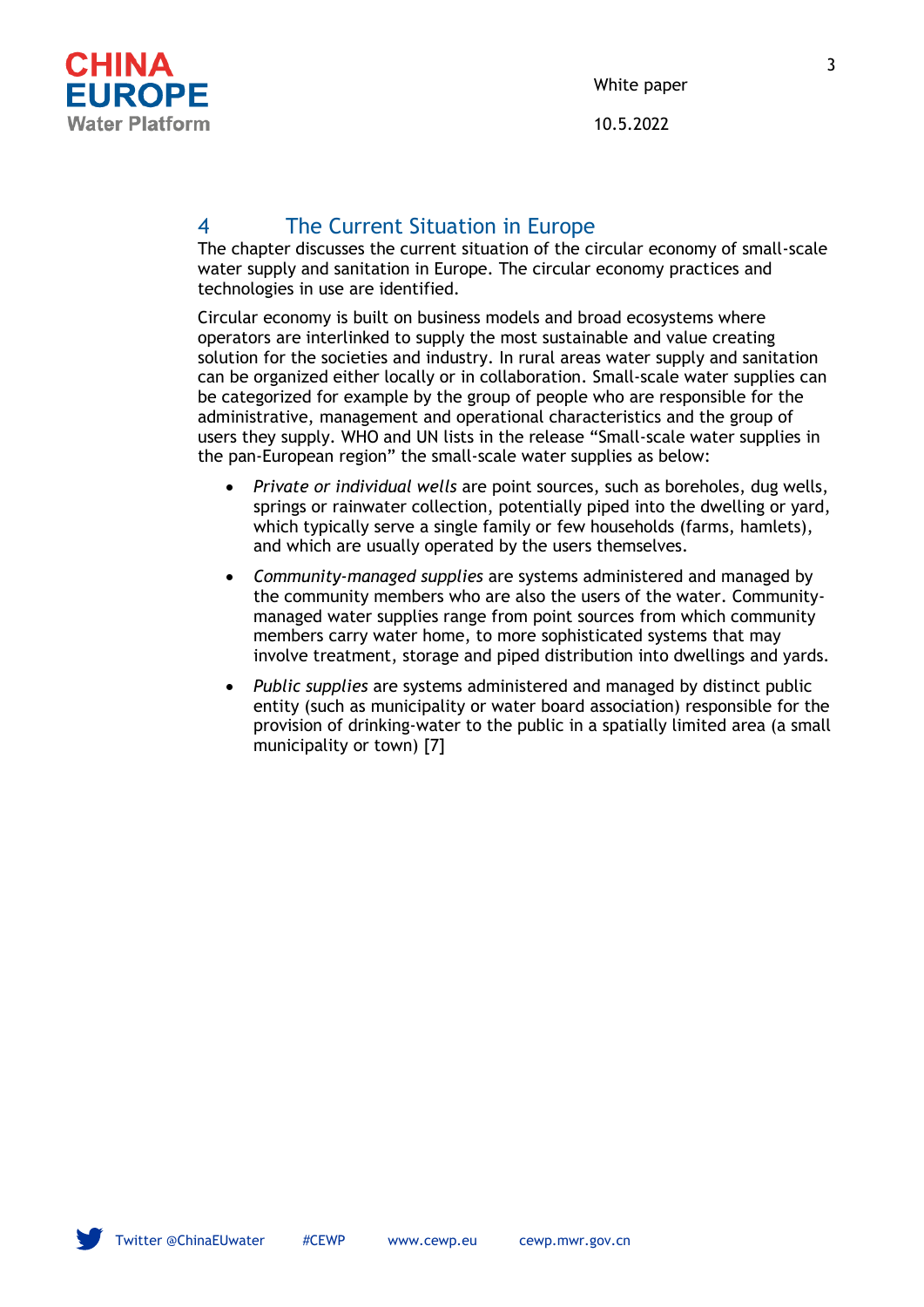

# 4.1 Drinking water treatment techniques

Drinking water can be made from groundwater, fresh water, brackish water, or salt water. The treatment method chosen depends on how the water quality needs to be improved. The need for water treatment can be determined by laboratory tests indicating the impurities in the water and possible harmful substances. A variety of used treatment methods in Europe are presented in the following chapters.

The collection of treatment methods in relation to water source and the factor to be deleted are presented in [Table 1.](#page-6-0) [8, 9, 10]

<span id="page-6-0"></span>*Table 1 Drinking water treatment methods in relation to water source and the factor to be deleted*

| <b>Treatment</b><br>method               | Ground<br>water | Fresh<br>water | <b>Salt</b><br>water* | <b>Factor to be deleted</b>                                                                                                                                                       |
|------------------------------------------|-----------------|----------------|-----------------------|-----------------------------------------------------------------------------------------------------------------------------------------------------------------------------------|
| <b>Chlorination</b>                      | X               | X              | X                     | Microbes                                                                                                                                                                          |
| <b>UV</b><br>disinfection                | X               | X              | X                     | Microbes                                                                                                                                                                          |
| <b>Alkalization</b>                      | X               |                |                       | Raising the pH                                                                                                                                                                    |
|                                          |                 |                |                       | Capturing free CO <sub>2</sub>                                                                                                                                                    |
| Coagulation-<br>flocculation             | X               | X              |                       | Suspended solids and natural<br>organic matter (gravel, sand,<br>algae, clay, iron, protozoa)                                                                                     |
| Aeration /<br>Oxidation                  | X               |                |                       | $Rn$ , $H_2S$ , together with sand<br>filtration also Fe and Mn                                                                                                                   |
| Sand<br>filtration                       | X               | X              |                       | Solid particles, organisms and<br>together with oxidation also<br>Fe and Mn                                                                                                       |
| <b>Activated</b><br>carbon<br>adsorption | X               | X              |                       | Rn, color, pesticides,<br>unwanted smell, and taste                                                                                                                               |
| Membrane<br>filtration                   |                 | X              | X                     | NH <sub>4</sub> <sup>+</sup> , bacteria, Cl <sup>-</sup> , F <sup>-</sup> , humus<br>and color, micro-organisms,<br>Ni, NO <sub>2</sub> , pesticides, unwanted<br>odor, and taste |
| <b>Ozonation</b>                         | X               |                |                       | Bacteria, algae, biofilms,<br>micro-organisms                                                                                                                                     |

\* Methods used for salt water can also be used for brackish water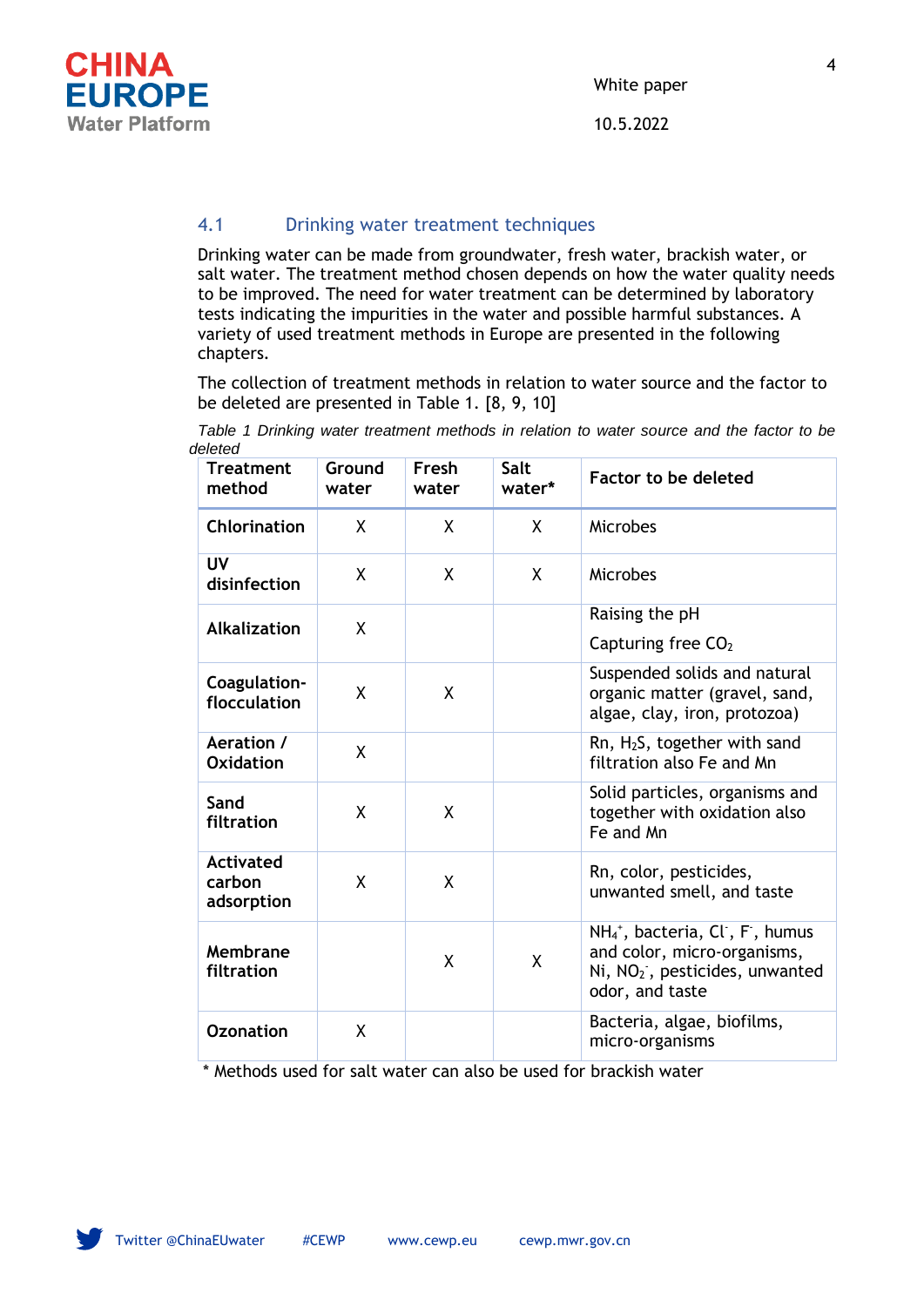

10.5.2022

#### 4.1.1 Disinfection

The purpose of disinfection is to eliminate pathogens. In a small-scale water treatment, the methods used are chlorination and/or UV-disinfection. For chlorination, the chemical is usually sodium hypochlorite which is added to water just before pressure tank using a simple diaphragm pump. [11]

In UV-disinfection water is exposed to UV radiation. In the UV device water flows through a tubular chamber which contains one or more longitudinal ultraviolet lamps. Properly handled UV disinfection is very effective, but it does not protect water from later contamination. If wanted to ensure hygiene in distribution, it is necessary to add a bit of chlorine to water. [11]

These disinfection methods can be used despite the water source.

## 4.1.2 Alkalization

The purpose of alkalization is to reduce the acidity of the water i.e., to raise the pH. It also increases the buffer capacity of the water (the ability to resist pH change). Alkalization binds the free corrosive carbon dioxide in the water. The purpose of alkalization is to adjust the pH level of the water, so it does not cause harmful corrosion. Generally, the pH is set between 7.5-8.5 depending on the water hardness. The harder the water, the closer to pH 7.5 is intended. [11]

# 4.1.3 Coagulation-flocculation

Coagulation-flocculation is a chemical water treatment technique which is typically applied before sedimentation and filtration (rapid sand filtration for example) to improve the ability of a treatment process to remove particles. In coagulation process charges are neutralized and a gelatinous mass traps or bridges particles to form a mass large enough to settle or trap particles in the filter. Flocculation means gentle stirring or agitation to get the particles formed to agglomerate into larger masses to settle or be filtered from solution. [12]

#### 4.1.4 Oxidation

In oxidation air is fed to water. Oxidation aims to oxidize a compound with the oxygen in the air, or to remove dissolved gases such as carbon dioxide, radon, or hydrogen sulphide from the water. Some volatile compounds causing odour or taste can also be removed by oxidation. [11]

## 4.1.5 Sand filtration

Sand filtration is used together with oxidation to remove iron and manganese. In freshwater treatment plants sand filtration is used to remove the flocks which emerged in chemical coagulation and got through sedimentation. There are diverse of sand filters, flow can happen with the help of the gravity (open system), or it can happen by the pressure of a pump (closed system). Regular backwash is usually part of the maintenance. To ensure the safeness of drinking water sand filtration requires an adequate pre-treatment (usually coagulationflocculation) and post-treatment (usually disinfection). [13, 11]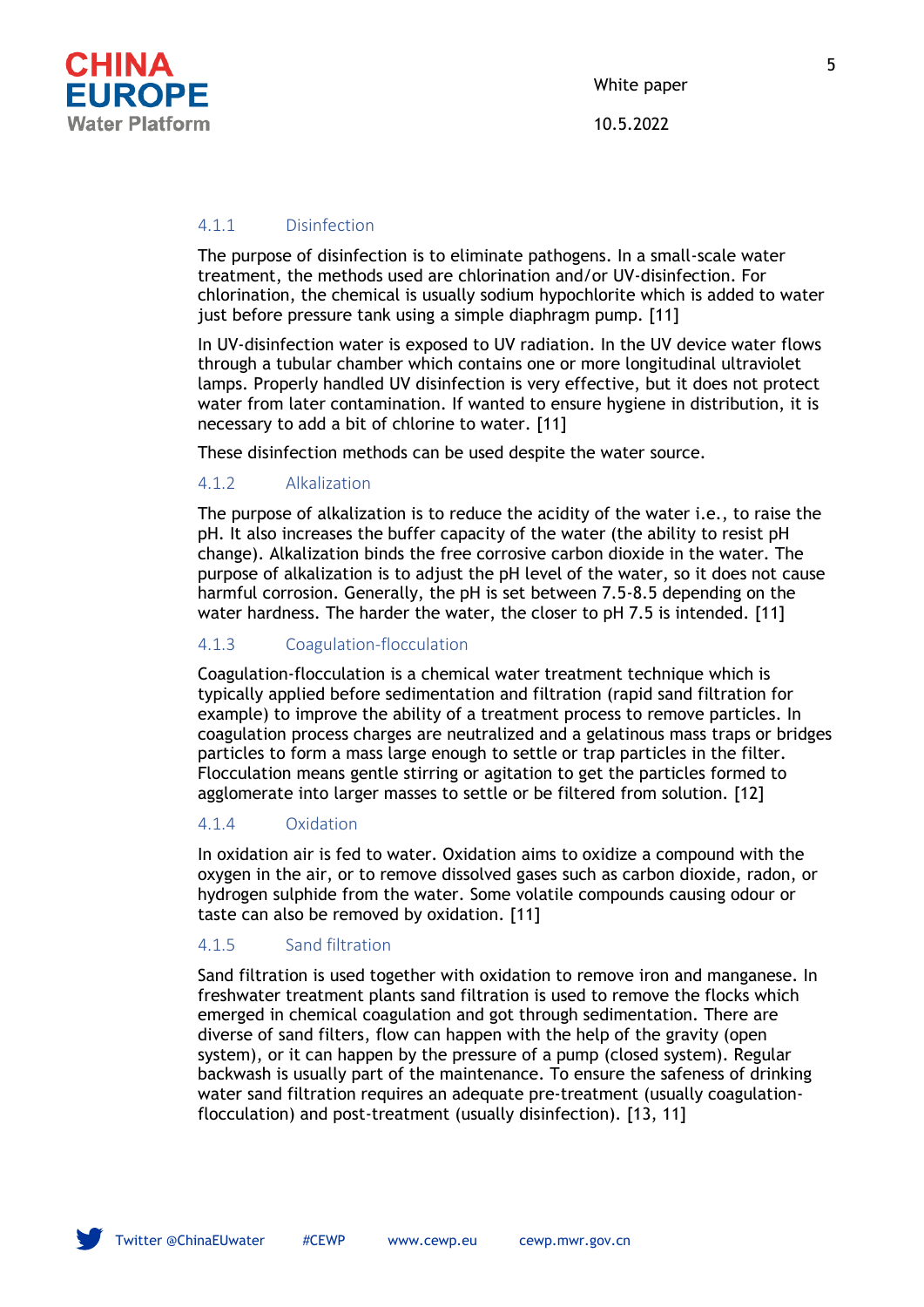

#### 4.1.6 Slow sand filtration

Slow sand filtration reminds sand filtration, but the purification process is mainly biological not physical. With slow sand filtration it is possible to remove many impurities such as compounds causing smell or taste, ammonium, iron, manganese and partly humus. [11] A well-designed and properly maintained slow sand filter removes turbidity and pathogenic organisms through various biological, physical and chemical processes in a single treatment step. [14]

#### 4.1.7 Activated Carbon Adsorption

Activated carbon filtration is based on the adsorption of contaminants onto the surface of an active carbon. Activated carbon adsorption is an effective method of removing organic compounds such as unwanted taste and odours and pesticides. It is also effective against chlorine, fluorine, and radon. The adsorption efficiency depends on the nature of the used activated carbon and on the raw water composition, so the carbon used should be chosen on a case-by-case basis. [15, 11]

## 4.1.8 Membrane filtration

Membrane filtration refers to methods where water is compressed through a thin film. Based on the pore size of the membrane, membrane filtration can be divided into micro-, ultra-, nanofiltration and reverse osmosis. Each type of filter can remove particles of different sizes or even molecules and ions. Membrane processes are used to remove bacteria and other micro-organisms, particulate material, micropollutants, and natural organic material causing unwanted colour, taste, and odour to the water. Pretreatment before membrane filtration is necessary to prevent pores from clogging. [11, 16]

Reverse osmosis is used particularly for the desalination of salt or brackish water. Because nanofiltration and reverse osmosis also removes the water hardness salts, it is necessary to adjust water hardness and alkalinity after filtration (mineralization). [16, 11]

Examples of different kind of membrane filters and processes are introduced in chapter 4.3.

#### 4.1.9 Ozonation

Ozonation or ozonization is a chemical water treatment technique which is based on the infusion of ozone into water. Ozone  $(O_3)$  gas in one of the most powerful oxidants so ozonation is an advanced oxidation process, in which very reactive oxygen species are produced and able to attack a wide range of organic compounds and micro-organisms. Ozonation is efficient for the disinfection and degradation of organic and inorganic pollutants. In ozone production oxygen  $(O_2)$  is subjected to high energy voltage or UV radiation to make ozone  $(0<sub>3</sub>)$  so it requires a lot of energy although it can be done at the point of use. [17]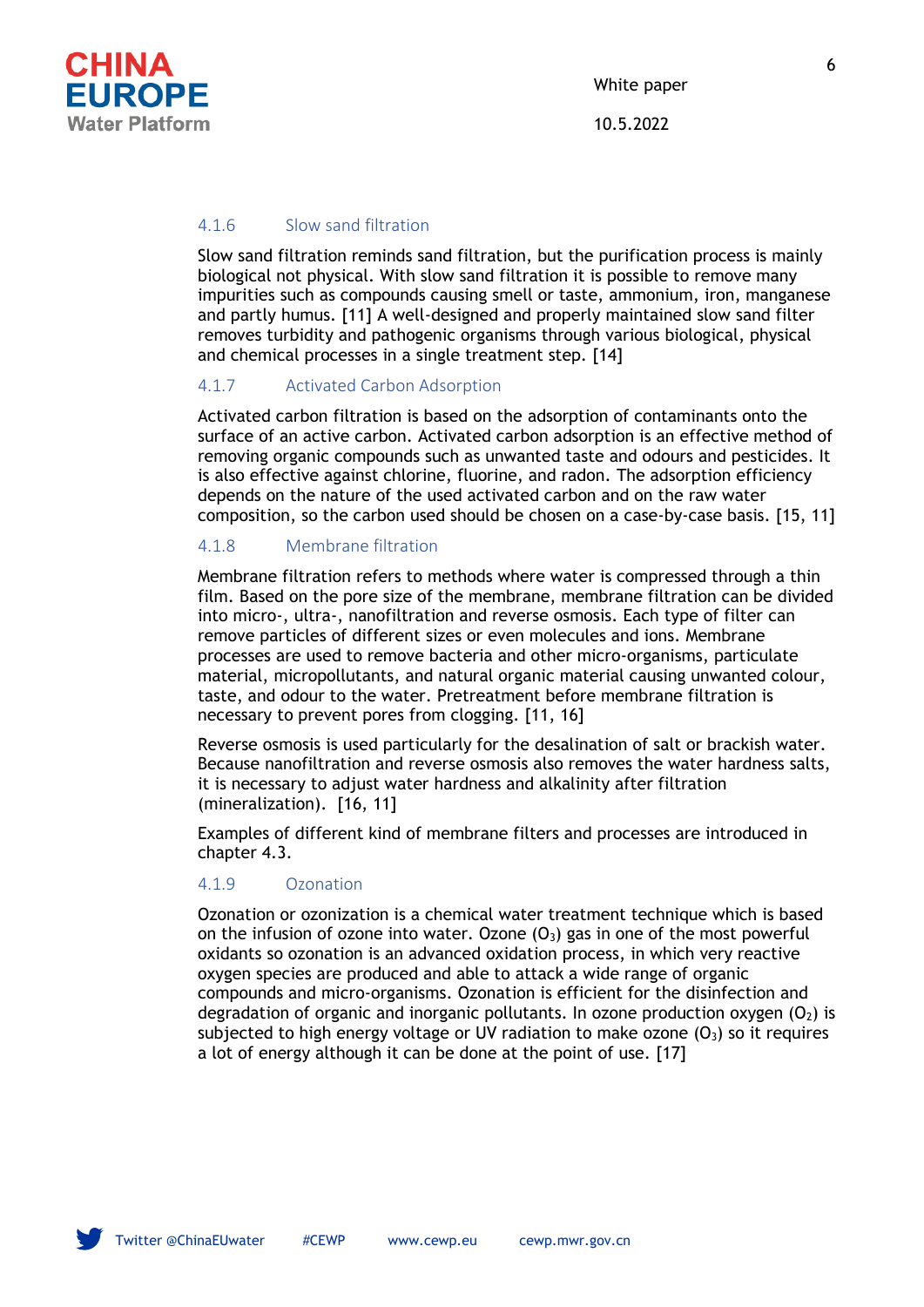

## 4.2 Sanitation

The chapter discusses small-scale treatment technologies and more specifically their closed system technologies and local utilization.

The sewage can be separated to grey and black waters. Grey water is domestic wastewater which is produced from the recycling of laundry, shower, and hand basin water. Black water is sewage which also contains the discharge from the toilets. Black water contains more organic loading than grey water.

Even though the chapter discusses the treatment of sewage, it is getting more popular to use dry toilets and treat the grey water fraction separately. Europe's largest permanent dry toilet solution in Tampere Hiedanranta produces biologically soil improver from dry waste. Digi Toilet Systems Oy has a plant located there in the event centre. They utilize microbes in optimal conditions. The microbes degrade the carbon compounds of the faeces and produce nutrient minerals. It is a closed system thus the CO2 generated can be utilized for example in a greenhouse. [18]

There are multiple technologies to treat sewage in rural areas (see [Table 2\)](#page-9-0). The scale of the applications may vary from a single house treatment plant to a village treatment plant.

| <b>Technology</b>                     | <b>Black waters</b>                     | <b>Grey waters</b> |  |
|---------------------------------------|-----------------------------------------|--------------------|--|
| Ground<br>absorption                  | Yes<br>(+enhanced<br>dephosphorization) | Yes                |  |
| Ground<br>filtration                  | Yes<br>(+enhanced<br>dephosphorization) | Yes                |  |
| Seepage pit                           | No                                      | Yes                |  |
| Grey water<br>filter                  | No                                      | Yes                |  |
| <b>Small-scale</b><br>treatment plant | Yes                                     | No                 |  |
| Reed<br>fields/wetlands               | Yes                                     | Yes                |  |

<span id="page-9-0"></span>*Table 2 Small-scale treatment technologies for sewage [11]*

# 4.2.1 Small-scale treatment technologies

**All small-scale treatment technologies** have some sort of septic tank as a first stage of treatment. In it, the solids are deposited, and grease is separated from the sewage.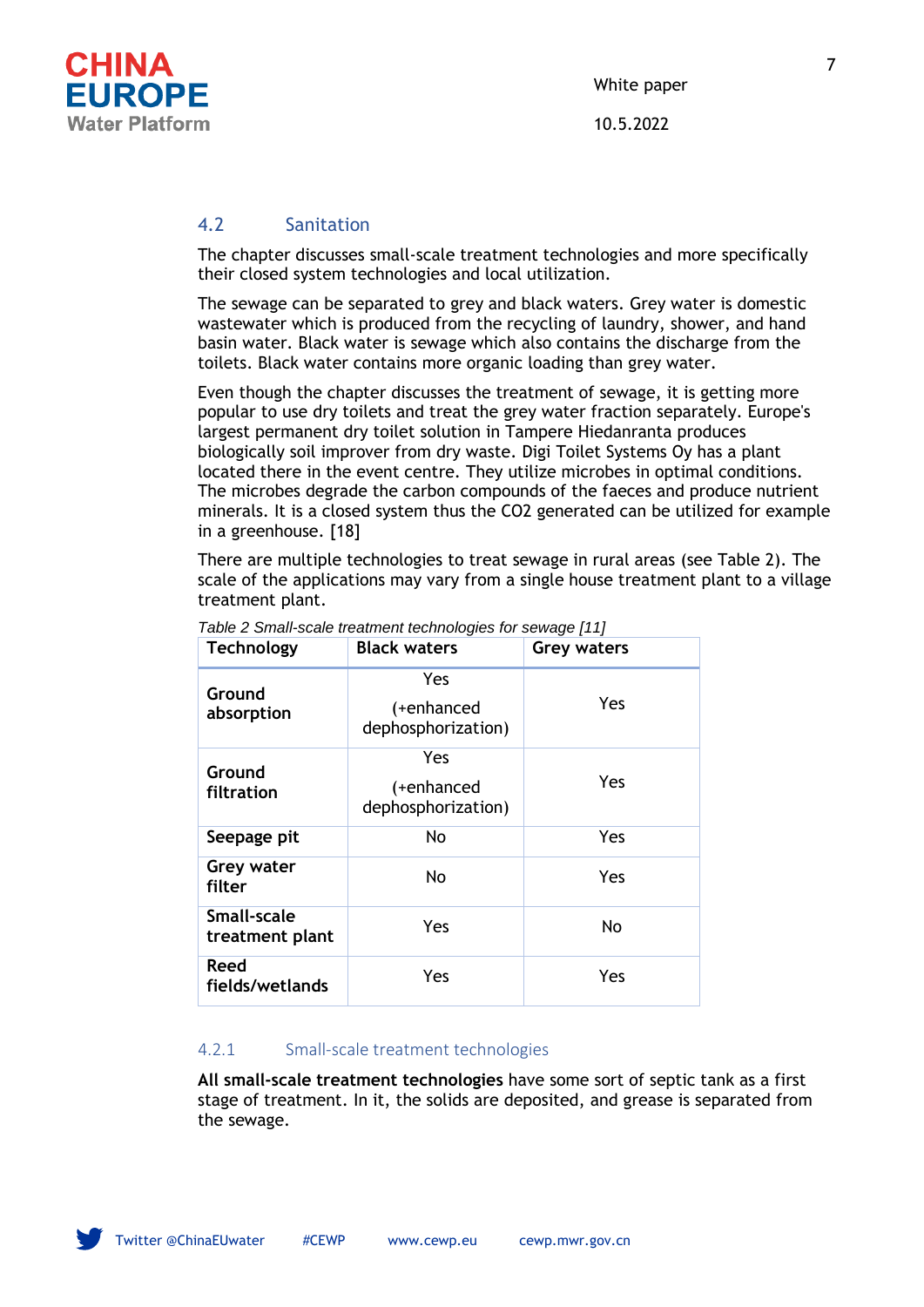

10.5.2022



**Subsurface disposal systems** are based on either ground absorption or filtration. The sewage is either absorbed or filtrated to the ground depending on the used technology. In ground absorption the natural or artificial soil purifies the sewage, and the treated sewage ends up in the groundwater. In ground filtration, the treated sewage is collected and discarded to a water body. Various filter modules can also be used. Over the years, the natural phosphorus removal capacity of the ground decreases. In areas with stricter cleaning requirements, the ground treatment plant requires enhanced phosphorus removal if black waters are treated. There is no need for separate phosphorus removal if only the grey water is treated. Enhancement of phosphorus removal can be accomplished through different options:

- A chemical dispenser can be installed inside the property, in a septic tank, or in a phosphorus removal well
- A phosphorus removal mass can be placed in the field structure or in a phosphorus removal well. [19]

**A seepage pit** should be used only in specific cases, and it can be used only for small amounts of grey water. It is a pit that is dug vertically into the ground and is lined with a porous material (concrete and rocks). The porous material lets grey water percolate into the ground.

An electrically free **grey water filter** may use either filter bag or a lime filter and sedimentation to remove phosphorus, nitrogen, and bacteria from the water biologically. The filter module can be built above or underground. There are multiple grey water filters in the market.

#### **Small-scale treatment plants**

Small-scale treatment plants are electrical devices based on biological and/or chemical treatment. The plants require regular maintenance. The most common maintenance measures are slurry draining and the addition of a phosphorus precipitation chemical. They need to be done to almost all small-scale treatment plants. There are plenty of devices on the market. [20]

Biological treatment relies on bacteria, which break down the waste. The process technology may rely on batch treatment, trickling filters or continuous activated sludge treatment. In the chemical treatment, the added chemicals precipitate for example phosphorus. [10]

Examples of the biological treatment are SBR and MBR processes. The SBR process is a form of activated sludge process where all components of a conventional aeration plant are implemented in phases within the same tank. The MBR process is a hybrid of a conventional biological treatment system and physical liquid–solid separation using membrane filtration in one system. [10]

Constructed reed fields or other wetlands are also a form of biological treatment. The sewage is treated by bacteria. The bacteria form biofilm on plant roots and clay granules. Oxygen rich and oxygen poor zones are formed, which enhances the spectrum of bacteria. The wide spectrum of bacteria can treat pathogens and substances that are otherwise difficult to degrade. [10, 21, 22]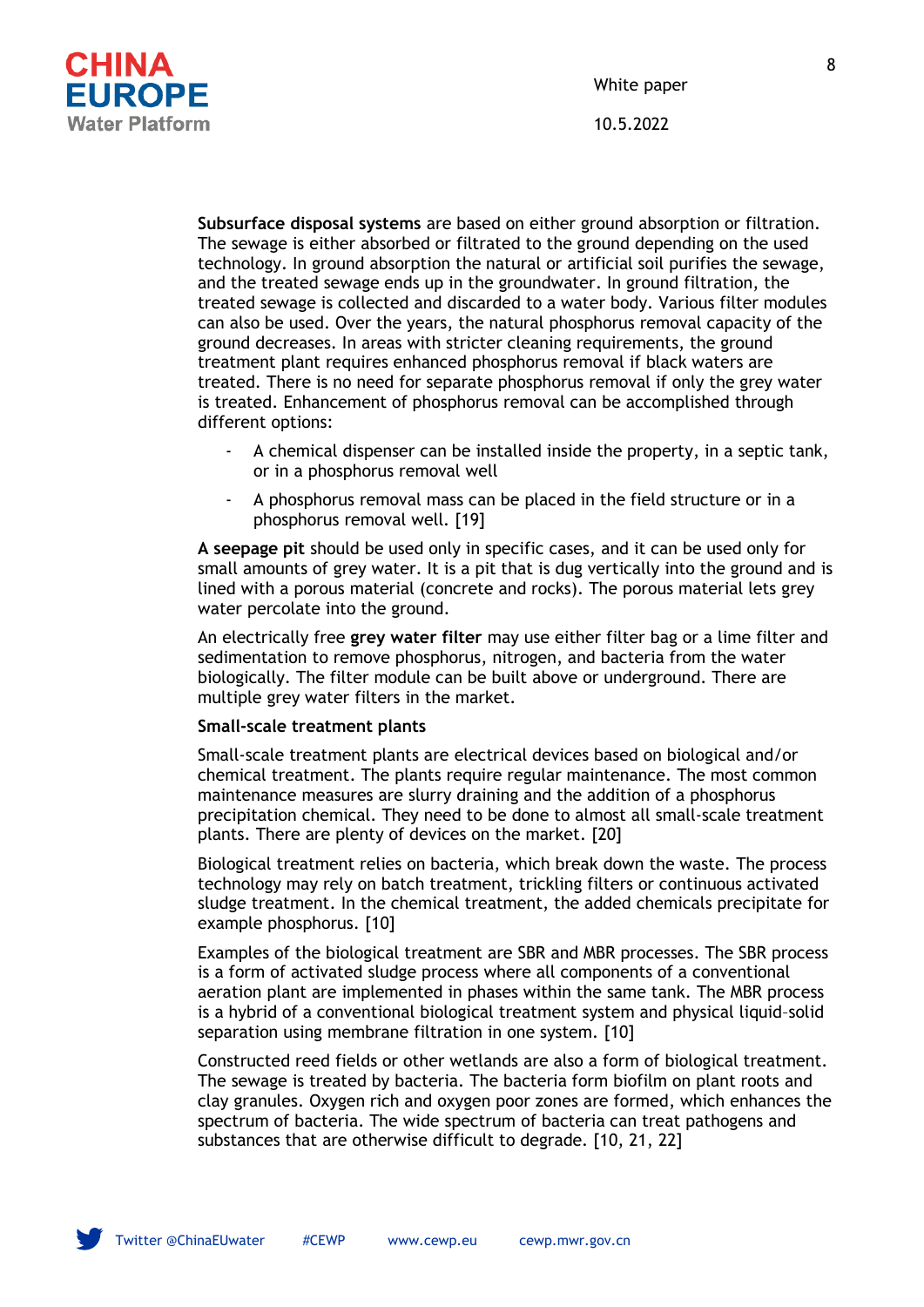

10.5.2022

The small-scale treatment plants can be made into closed systems. The easiest option it to use treated sewage in secondary processes that don't need drinking water quality. [10]

# 4.2.2 Local utilization

# **Organizing the local utilization**

From smaller units, sludge is usually transported to bigger plants for processing [10]. In the coastal area of Finland, individual septic tanks are emptied by a local contractor who transports the sludge to regional treatment plants. The transport, the pre and main treatment of the sludge and a possible productization are controlled by a regional waste management service company. The company is owned by 18 municipalities. [23]

Small-scale treatment facilities may get benefit from joining a larger circular economy ecosystem. For example, Pirkanmaa biogas ecosystem in Finland enables the diverse utilization of local resources. It is a regional biogas cooperative -model in development. Local biogas production is networked to local and regional actors. Owners of the ecosystem are the local farmers producing raw materials. They don't need to operate a biogas plant themselves. The operators could be other actors in the ecosystem, such as energy distribution or biogas refinery facilities. Local actors such as farms, plant producers, and industry feed their waste and sewage fractions to a biogas plant. The plant offers them for example energy, fertilizers, and raw materials. The efficiency is better compared to multiple small biogas plants, but the ecosystem is controlled locally. [24, 25, 26]



Figure 2 Pirkanmaa's biogas ecosystem [26].

A Braunschweig model combines urban sewage and rural bioenergy to form a water-nutrient-energy cycle. First the sewage from municipalities is mechanically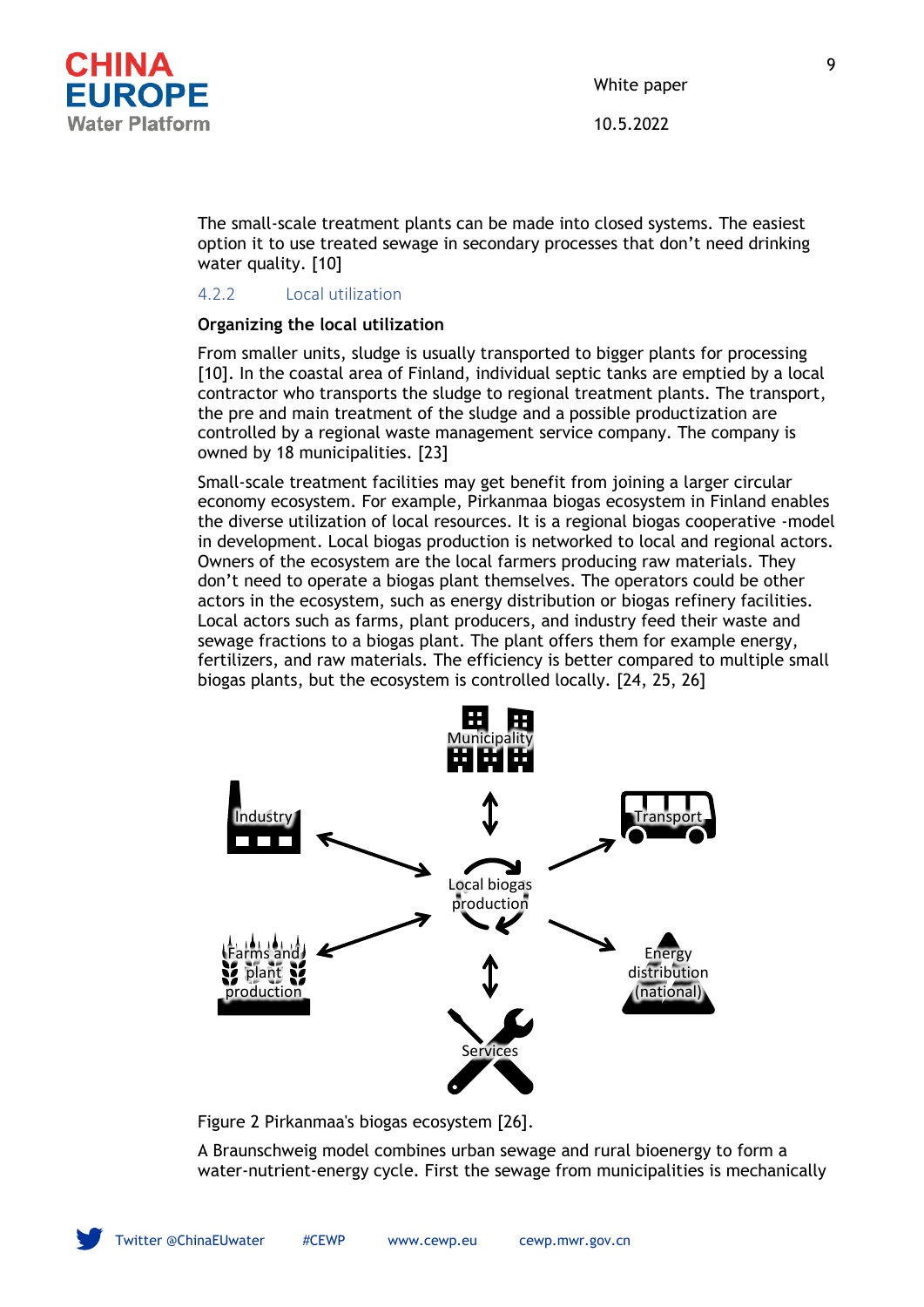

10.5.2022

and biologically purified in the Steinhof sewage treatment plant. The treated sewage is then used for irrigation in the fields of their association members. This gives the plants both water and nutrients. Both food and energy crops are produced. The latter is used in the Braunschweig biogas plant, which generates electricity and heat for households. [27]

# **Fractions to utilize**

Sewage concentrates are used as mineral source for agriculture. Resources recovered from the small-scale treatment are for example nutrients such as phosphorus and nitrogen. Also, water can be reused even as drinking water [10].

Sewage sludge processed in a biogas plant and/or a compost are further utilized in the agriculture, especially in the Nordic countries [28]. Separated solids are further processed into a fertilizer or used in the fields as such. The liquid fraction is further processed into nutrient-rich concentrate which can be used as an industrial raw material in addition to its usage as a fertilizer. However, organic fertilizer products produced in the biogas plant process are not exempted from REACH registration by the European Chemicals Agency unlike fertilizer preparations produced by composting which hinder the utilization. [29]

To promote market creation, an obligation to use recycled phosphorus as part of products (blending obligation) should be placed. A state's support for farmers using recycled nutrients could also be considered. The use of recycled fertilizer products could be favoured for tax purposes, for example by imposing a tax on mineral-based fertilizers or with a carbon compensation fee paid to farmers. [29]

Even though the reuse of purified sewage is not widely applied, there are some examples in Europe. For example, in Spain drinking water sources aren't abundant. Holmen paper mill reuses its white water from the paper machine after ultrafiltration to paper machine showers. European actors see that the future lies in the recycling of water for industrial operators, gardening or infiltration to boost groundwater formation [29, 28].

# 4.3 Water supply in Finnish archipelago town called Pargas

Pargas is a small town in south-western Finland. From the water distribution point of view, the municipality consists of a centre on the mainland and three rural islands. Drinking water for the town centre is bought from a wholesale water company called Turku Region Water Ltd and owned by nine Turku region municipalities. Water purchased from Turku Region Water Ltd. is routed via 100 kilometer-long line with a diameter of 1,200 mm. Pargas town centre has its own biochemical sewage treatment plant in the mainland, and the municipality also owns and takes care of the water and sewage treatment plants in islands. The treatment plants on the rural islands are described in the following paragraphs. [30]

#### 4.3.1 Nauvo

On the largest island called Nauvo there are approximately 250 properties joined to the water supply network, and drinking water is made from groundwater in two water treatment plants from which the water is led to waterworks on the centre of the island. In the waterworks of the centre, there is a 200  $\text{m}^3$  water tank and two frequency-controlled pumps maintaining a stabilized pressure of four bars. All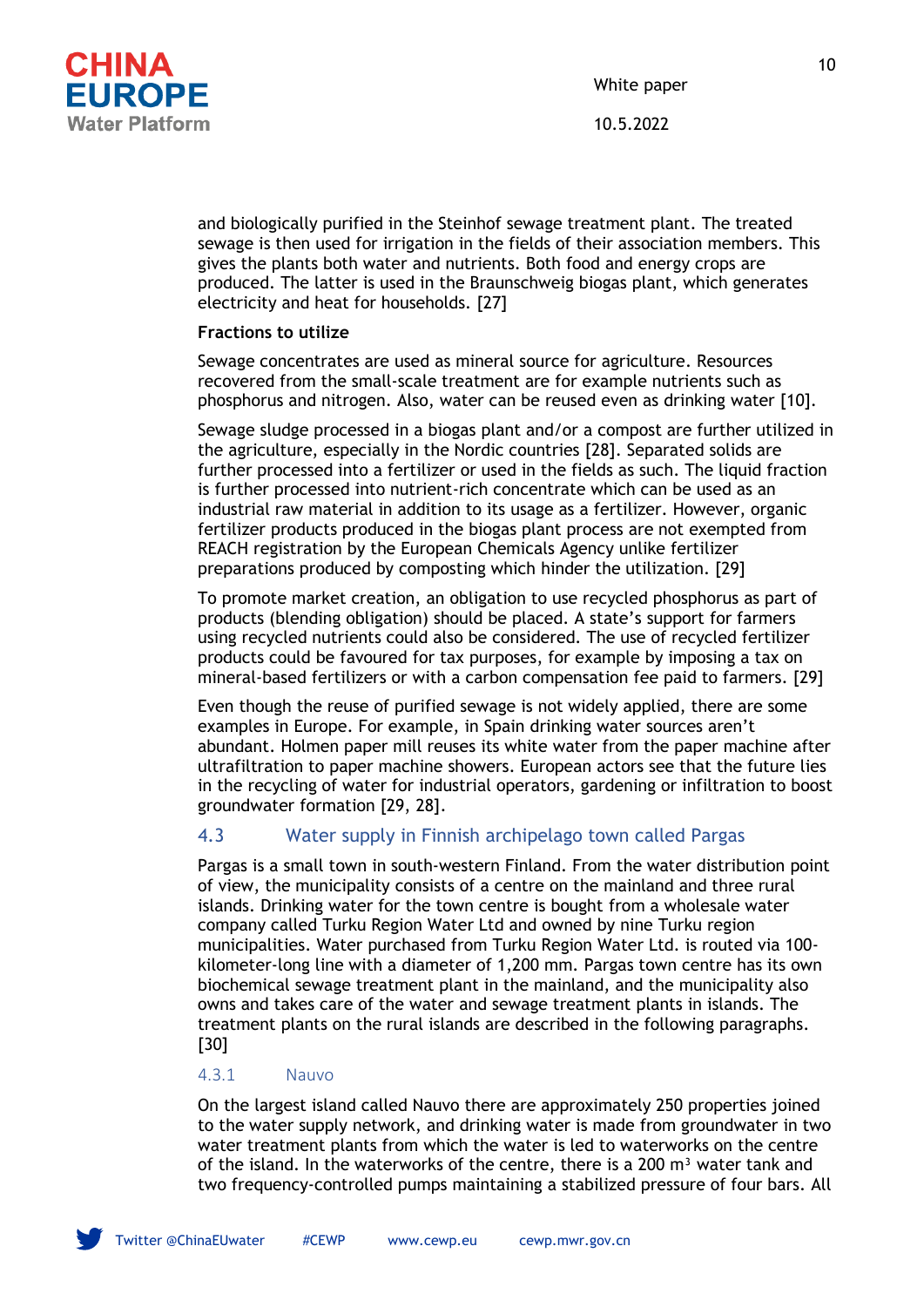

10.5.2022

the water goes through UV-disinfection before leaving the plant. The waterworks of the centre is visited daily by personnel for operational control and the average flow is 102  $m^3/d$ . [30]

One of the water treatment plants in Nauvo is built in 2005 and its purification technique is based on NatWat's method which does not require an addition of chemicals. The water is finely distributed and aerated with a fan in containers containing a biological filter. This process breaks down the manganese into manganese dioxide. At the same time, the oxygen supply raises the pH of the water and converts the divalent iron into trivalent, solid iron. The water is then filtered with sand and lime mass to filter out iron and manganese. A stable water with a pH value of 8 is obtained without chemical pH control. The water is then collected in a basin holding 50  $m<sup>3</sup>$ , from where it is pumped via UV-filters to the plant in centre as needed. The filters are backwashed manually when necessary. The maximum filtration rate is 12  $m^3/h$ . On the other water treatment plant water is treated with a contact filter which is a continuously working sand filtration solution. After filtering the pH of the water is adjusted and the last treatment on-site is UV-disinfection. [30, 31]

The sewage is treated in a small plant with an average flow of 210  $\text{m}^3/\text{d}$  and design flow 18  $m^3/h$ . The plant is using a rotating biochemical filter as a treatment method. Phosphorus is removed by post-precipitation with poly aluminium chloride. The sludge is collected from the bottom of the pre- and postclarification tanks to the sludge compaction tank and dried with a screw dryer. [30]

## 4.3.2 Korppoo

On the second island called Korppoo there are approximately 150 properties joined to the water network, and the water is made from fresh water coming from a marshland to a small pond and from the brackish water. The fresh water contains a lot of humus and iron. First the freshwater is passed through a softening filter (cation filter) then it is aerated inside an aeration column. Finally, the water passes through a limestone filter, so the alkalinity and pH level become appropriate. The water is then led to a  $60 \text{ m}^3$  storage tank and from there through the UV-disinfection to the islands network. Drinking water made from the brackish water is first pumped to a container from which it is led to three sand filters. After sand filtration, the water is refined in two ionization filters which are regenerated with NaCl when needed. Then water is led to two bag filters having two different pore sizes to go through. After membrane filtration it is time for reverse osmosis. From reverse osmosis, the water goes to two containers of size four  $m<sup>3</sup>$ . From these containers, the water is pumped through a neutralization filter to adjust the pH. The filter mass has a brand name MagnoDol. Finally, the water goes through UV-disinfection and to the distribution network. The average flow from both water treatment plants together is 55 m<sup>3</sup>/d. [30]

In Korppoo island, the sewage is treated with a rotating biochemical filter and a post-precipitation of phosphorus with poly aluminium chloride. The sludge is collected from the bottom of the pre- and post-clarification tanks. The design flow is 8 m<sup>3</sup>/h with a maximum of 15 m<sup>3</sup>/h. [30]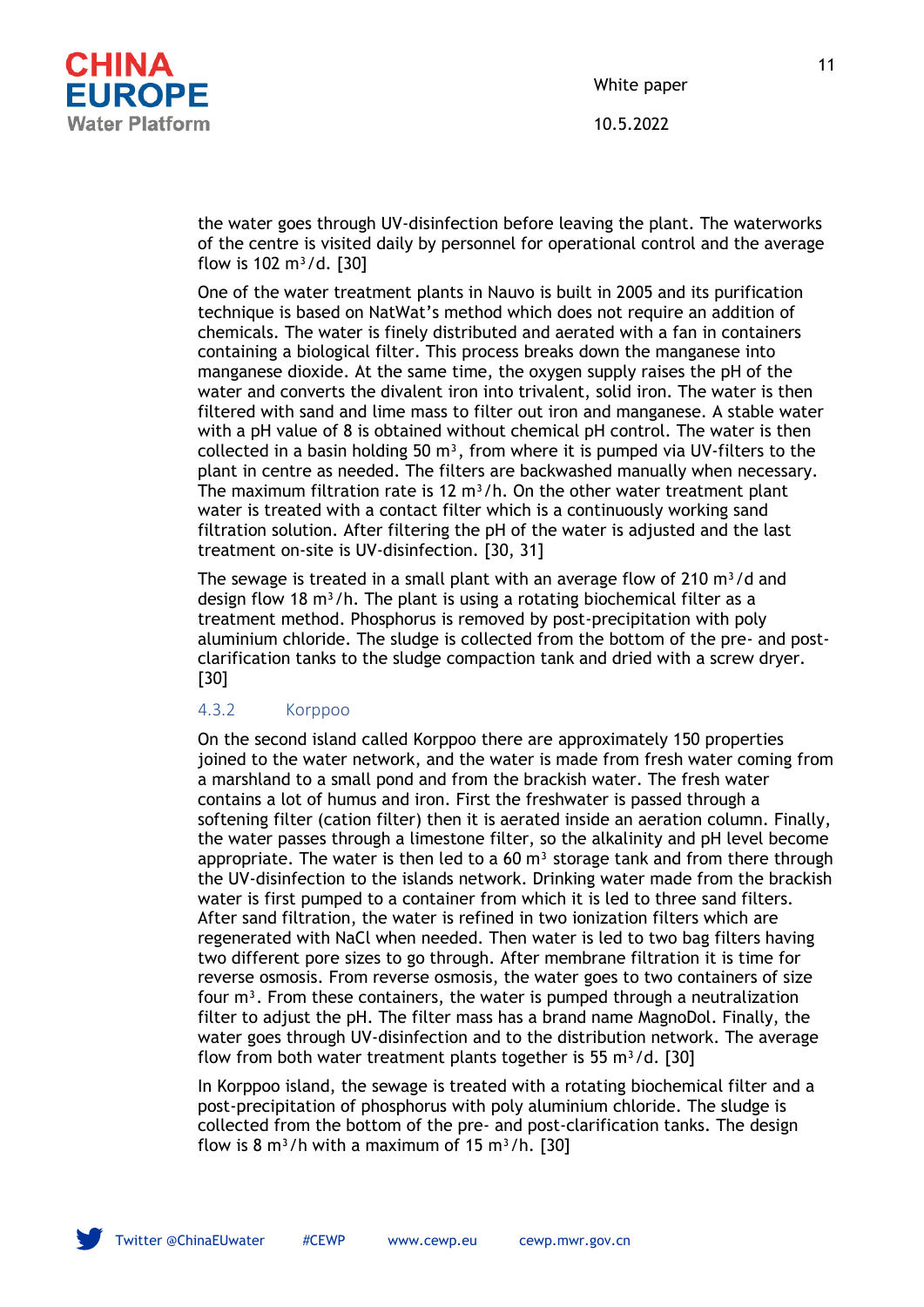

#### 4.3.3 Houtskär

On the smallest island called Houtskär there are approximately 50 properties, and the water is made from ground and brackish water. The ground water is first aerated and then led through plastic briquettes with favourable microbial growth to remove iron and manganese. After this, the water is treated with sand filtering to remove remaining humus, manganese, and iron. From sand filtering the water is led through a lime filter to raise pH and alkalinity. The brackish water is first pumped to basins and then led to a bag filter with the roughest pore size. Then water goes through rapid sand filtration. The sand filters are rinsed automatically. After sand filtration, the water is led to another bag filter which has smaller pore size than the first one. Before reverse osmosis, the water goes through a cartridge filter. After reverse osmosis waters pH is adjusted with the same lime filters used for ground water. Treated water from both resources is led to storage basins where the water is constantly on the move. From storage basins, the water is pumped to a distribution network via UV-disinfection. The average flow from the plant is  $17 \text{ m}^3/\text{d}$ . [30]

In Houstkär island, the sewage is also treated with a rotating biochemical filter and a post-precipitation of phosphorus with poly aluminium chloride. The sludge is collected from the bottom of the pre- and post-clarification tanks. The design flow is 6 m<sup>3</sup>/h with a maximum of 9 m<sup>3</sup>/h. [30]

# 5 Future

The chapter highlights the most interesting new technologies in small-scale drinking water production as well as in sewage treatment. Also, a future scenario is created.

## 5.1 Promising drinking water technologies

One option to purify drinking water is to use a modular on-site system. For example, a Belgian company Bosaq has developed a modular drinking water purification system which purifies fresh water, brackish water or salt water into drinking water using solar energy. The system called SolarAq has pre-filtration to remove suspended solids and organics and membrane filtration for more sophisticated purification. The membrane filtration is based on ultrafiltration, nanofiltration and reverse osmosis. The final disinfection is made with LED-UV technology. The system has a battery pack so it can be used easily also in the areas where electricity is not available although there is also a possibility to plug the system via electricity grid. [32]

The atmospheric water generators (AWG) are a promising technology. For example, Italian company Veragon produces technology which replicates the natural cycle of water. The humidity condenses from the atmosphere onto the ground and percolates into the soil. The soil then enriches the water by minerals. The machines of Veragon do the same and treat them with ozone and UV light to ensure sterilization. Then the water is mineralized*.* [33] There are multiple other companies located in Europe that produce AWG-machines too, especially from Italy and Spain [34].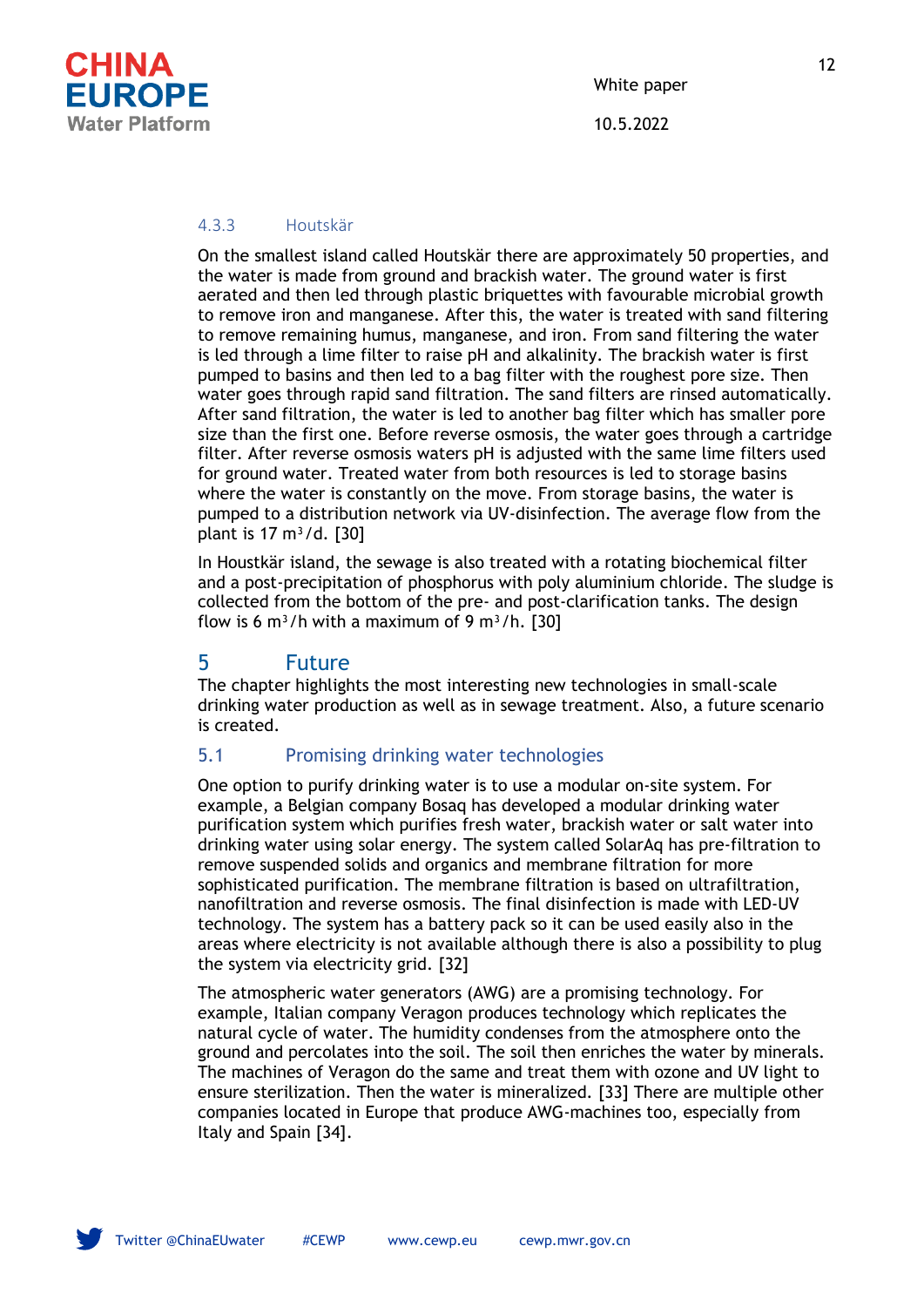

10.5.2022

# 5.2 Promising sewage treatment technologies

Rietland produces natural treatment systems with plants and their innovations have been mentioned in discussions about promising sewage treatment technologies. Their products include PhytoAir, Phytoparking and Phytocube. They are constructed wetlands/reed beds. They consume low energy, have little malfunctions, need minimal maintenance, and have a long service life. Phytoseries add extra oxygen to the filter bed which increases the filter's treatment efficiency and reduces the required area of the filter. This technology is a combination of aerated reed beds (Forced Bed Aeration (FBA®)) and two-stage system where the sewage flows first through a vertical filter and then through a horizontal one. In addition to the Phyto series Rietland also produces classic reed beds such as horizontal and vertical subsurface flow wetlands as well as surface flow wetlands.

# 5.3 Future scenarios

In discussion about the future of sewage treatment, separating sewage in houses is mentioned. There urine, grey water and rainwater are collected separately and treated each in its own way. Urine can be used as a fertilizer, and both rainwater and grey water for irrigation. The grey water and rainwater can be used for flushing toilets if one has a conventional toilet system. Even a local secondary network for non-drinking water can be used. In any case, the drinking water usage will be reduced. [10]

There is plenty of thermal energy in sewage. In discussion about the future of sewage treatment, it is seen that this potential should be harnessed. For example, Greengineering specialize in harvesting & reusing waste thermal energy. The heat can be captured for example from shower outlet. The heat recovery units are suitable for commercial or domestic installations. [35]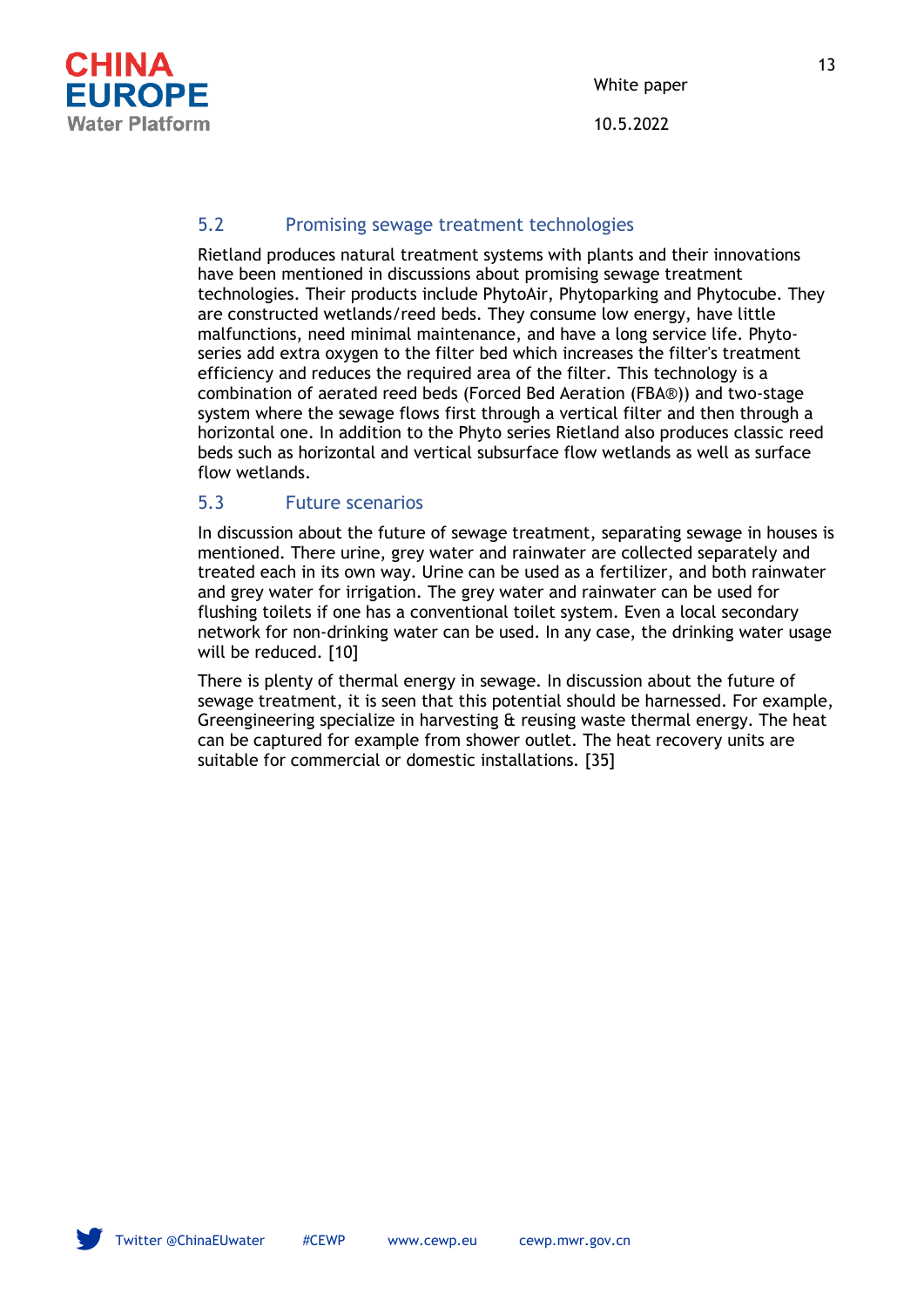

# 6 Conclusions

There is a wealth of expertise in water and wastewater treatment methods in Europe. Drinking water can be made from ground water, fresh water, brackish water or even salt water. The treatment methods used depends on the water source and water quality, so before choosing the method used it is recommended to define the water quality in a laboratory. Some treatment methods are very easy and inexpensive to use and maintain, but some of them requires more professional skills and knowledge. Many of the drinking water treatment methods require a power source. If electricity is not available, there are also solar-powered devices on the market.

The sewage can be separated to grey and black waters. Even though the paper discusses the treatment of sewage, it is getting more popular to use dry toilets and treat the grey water fraction separately. Ground absorption and filtration, small-scale treatment plants and reed fields or wetlands are examples of the sewage treatment technologies used in Europe. Grey waters can also be treated in seepage pits or grey water filters. From smaller units, sludge formed in smallscale treatment is usually transported to bigger plants for processing. The concentrates formed there can be used as a mineral source for agriculture. Also, the water fraction is reused though the reuse of purified sewage is not widely applied.

14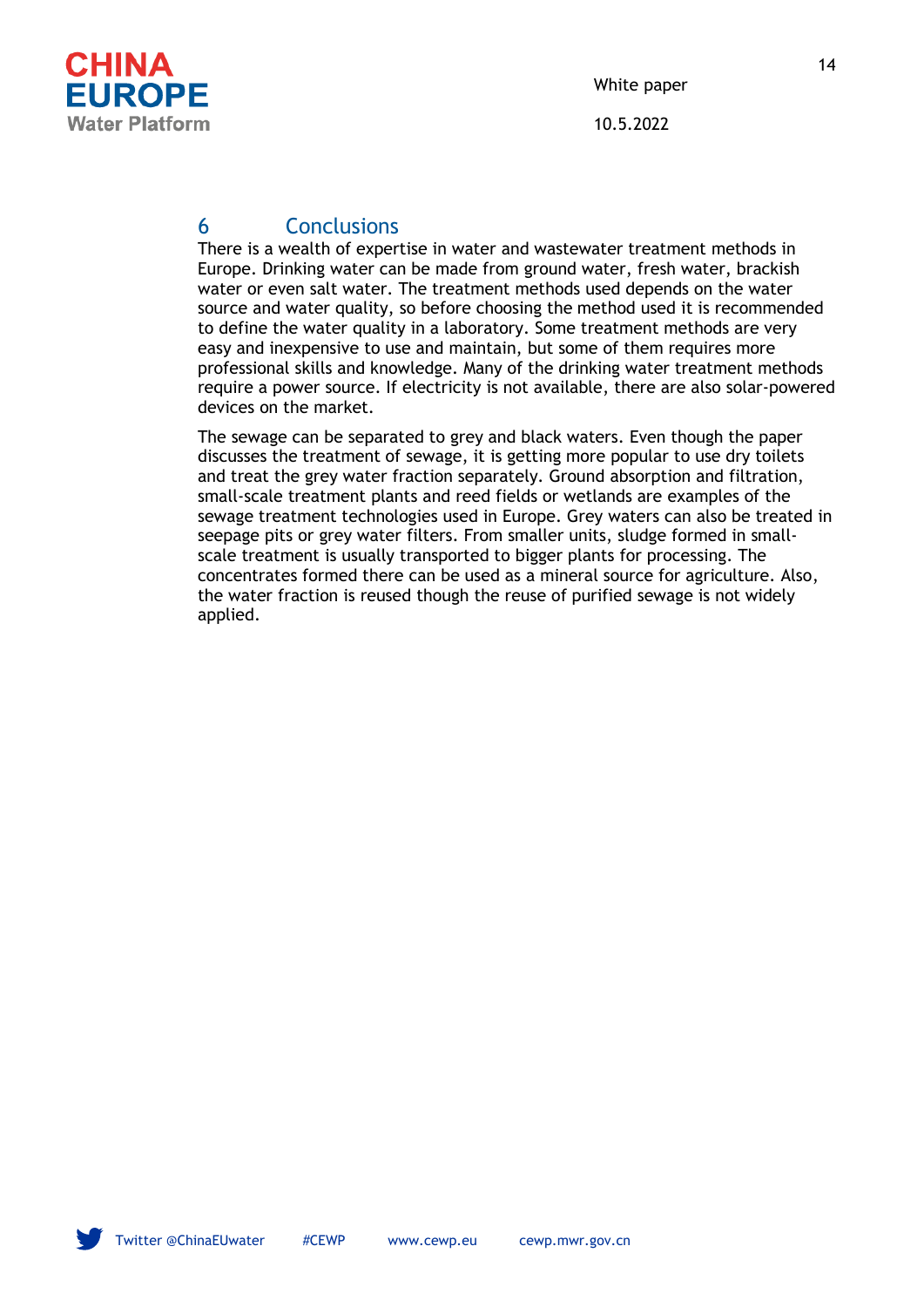

10.5.2022

# 7 Acknowledgements

The paper is written for Centre for Economic Development, Transport, and the Environment of Southwest Finland by M.Sc. (Tech.) Tia Savolainen and M. Eng Jaana Pulkkinen from Sweco Finland. M.Sc. (Tech.) Antti Ryynänen from Sweco Finland acted as a project manager as well as a contributing expert. Pekka Parkkila from Centre for Economic Development, Transport, and the Environment of Southwest Finland acted as a subscriber and contributing expert.

The experts interviewed by a survey are:

- *Steven Raes, Sweco, Belgium*
- *Dr. Heinrich Herbst, Sweco, Germany*
- *Vesa Arvonen, Suomen Vesihuolto-osuuskunnat RY*

The experts interviewed in person:

• *Henrik Roms, Pargas Water Services*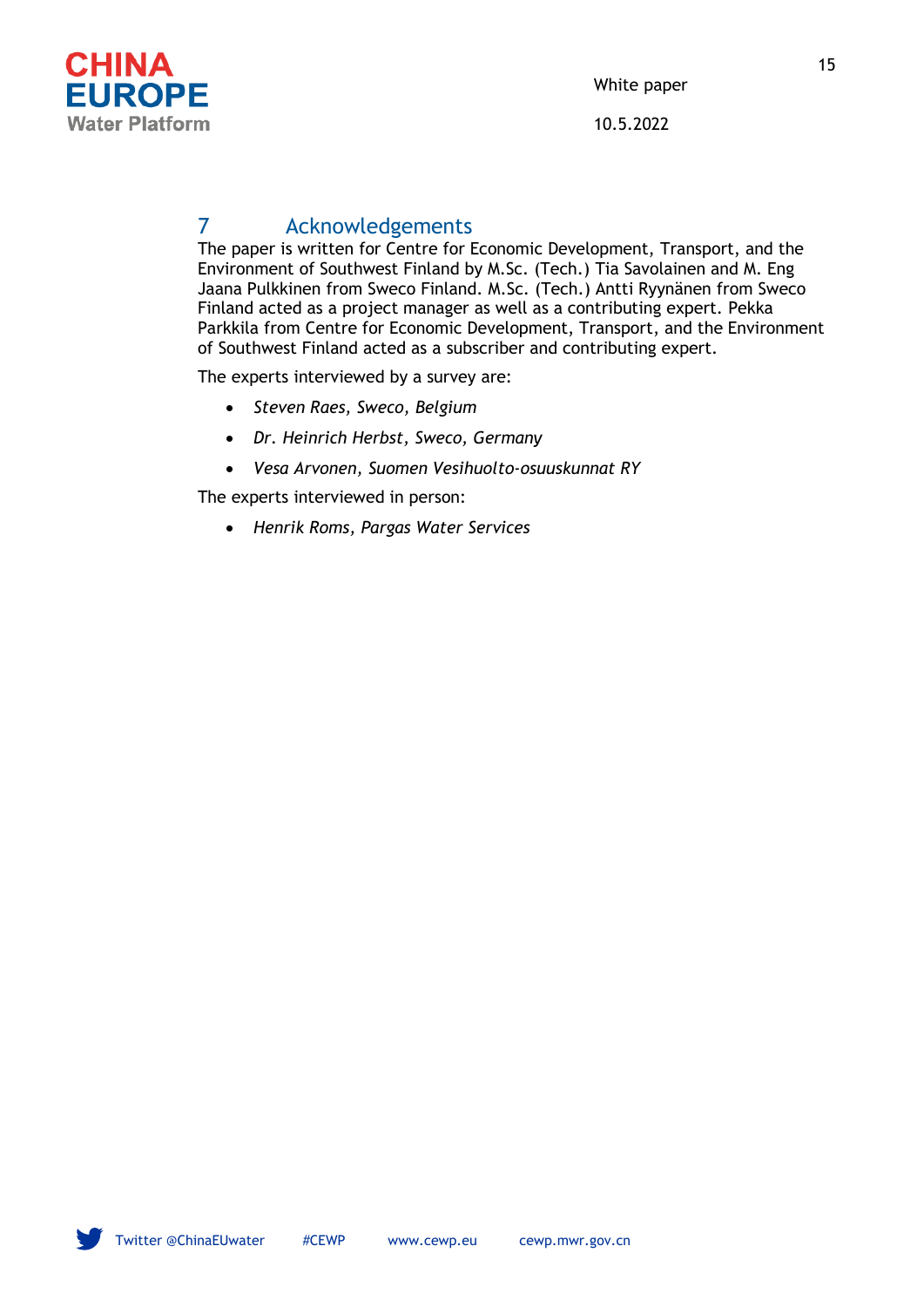

10.5.2022

# References

- [1] Maa ja Metsätalousministeriö, *Circular Economy in Water Sector work shop 13.5.2020,* 2020.
- [2] Sitra, *Kierrolla kärkeen - Suomen tiekartta kiertotalouteen 2016-2025,* 2016.
- [3] World business council for sustainable development, *Business guide to circular water management,* 2017.
- [4] N. A. Angelakis ja X. Yun Zheng, "Evolution of Water Supply, Sanitation, Wastewater, and Stormwater Technologies Globally," Multidisciplinary Digital Publishing Institute, 2015.
- [5] G. Lofrano and J. Brown, "Wastewater management through the ages: A history of mankind," *Science of the Total Environment,* pp. 5254-5264, 2010.
- [6] V. Tompuri, "Lietteen kuivausmenetelmät ja hyötykäyttö tehostuvat," *Tekniikka ja Talous,* 2006.
- [7] B. Rickert, M. Samwel, E. Shinee ja F. a. S. O. Kozisek, "Status of Small-Scale Water Supplies in the WHO European Region," World Health Organization, , 2016.
- [8] Suomen Ympäristökeskus, "Kaivoveden käsittely," 2020. [Online]. Available: https://www.ymparisto.fi/fi-FI/Rakentaminen/Rakennushanke/Talotekniset\_jarjestelmat\_LVI/Vedenhankinta\_kaivosta/Kaivoveden\_kasittely.
- [9] Socotec, "FAQs Ozone Water Treatment," 2017. [Online]. Available: https://www.socotec.co.uk/media/faqs/faqs-ozone-water-treatment.
- [10] T. Savolainen ja J. Pulkkinen, Interviewees, *A survey about small scale water production and sanitation.*  [Haastattelu]. 3 2022.
- [11] E. Isomäki, M. Valve, A.-L. Kivimäki ja K. Lahti, "Pienten pohjavesilaitosten ylläpito ja valvonta," Suomen Ympäristökeskus, Helsinki, 2006.
- [12] F. Mazille ja D. Spuhler, "Coagulation-Flocculation," [Online]. Available: https://sswm.info/sswm-universitycourse/module-6-disaster-situations-planning-and-preparedness/further-resources-0/coagulation-flocculation. [Haettu 6 April 2022].
- [13] M. Bruni ja D. Spuhler, "Rapid Sand Filtration," [Online]. Available: https://sswm.info/sswm-universitycourse/module-6-disaster-situations-planning-and-preparedness/further-resources-0/rapid-sand-filtration. [Haettu 6 April 2022].
- [14] M. A. Bruni ja D. Spuhler, "Slow Sand Filtration," [Online]. Available: https://sswm.info/sswm-universitycourse/module-2-centralised-and-decentralised-systems-water-and-sanitation-2/slow-sand-filtration. [Haettu 6 April 2022].
- [15] F. Mazille ja D. Spuhler, "Adsorption (Activated Carbon)," [Online]. Available: https://sswm.info/sswmuniversity-course/module-6-disaster-situations-planning-and-preparedness/further-resources-0/adsorption- (activated-carbon). [Haettu 12 April 2022].
- [16] F. Mazille ja D. Spuhler, "Membrane Filtration," [Online]. Available: https://sswm.info/sswm-universitycourse/module-6-disaster-situations-planning-and-preparedness/further-resources-0/membrane-filtration. [Haettu 12 April 2022].
- [17] F. Mazille ja D. Spuhler, "Ozonation," [Online]. Available: https://sswm.info/sswm-university-course/module-6 disaster-situations-planning-and-preparedness/further-resources-0/ozonation. [Haettu 13 April 2022].
- [18] Digi Toilet Systems Oy, "Digi Toilet Systems," Digi Toilet Systems Oy, [Online]. Available: www.dtso.fi. [Haettu 22 4 2022].
- [19] Muoviteollisuus Ry, "Hajajätevesiopas," Putkijaosto, 2017.
- [20] Ympäristöhallinto, "Kiinteistön jätevesien käsittely," Ympäristöhallinto, 20 2 2019. [Online]. Available: https://www.ymparisto.fi/fi-FI/Rakentaminen/Rakennushanke/Talotekniset\_jarjestelmat\_LVI/Kiinteiston\_jatevesien\_kasittely. [Haettu 6 4 2022].
- [21] Rietland, "Rietland," Rietland, 2017. [Online]. Available: https://rietland.com/en/. [Haettu 6 4 2022].
- [22] AGRICULTURAL REQUISITES AND MECHANIZATIONS LIMITED, "Final Report Summary ARBI (Autonomous Reed Bed Installations)," Cordis EU Research Results, Rugeley, 2015.
- [23] Lounais-Suomen Jätehuolto Oy, "Lounais-Suomen Jätehuolto Oy," Lounais-Suomen Jätehuolto Oy, [Online]. Available: https://www.lsjh.fi/en/. [Haettu 22 4 2022].
- [24] P. Nissinen, "MIKROSIIVILÖINTI JÄTEVEDENPUHDISTAMON ESIKÄSITTELYVAIHEENA vaikutusten arviointi staattisen mallin avulla," Tampere University of Technology, Tampere, 2017.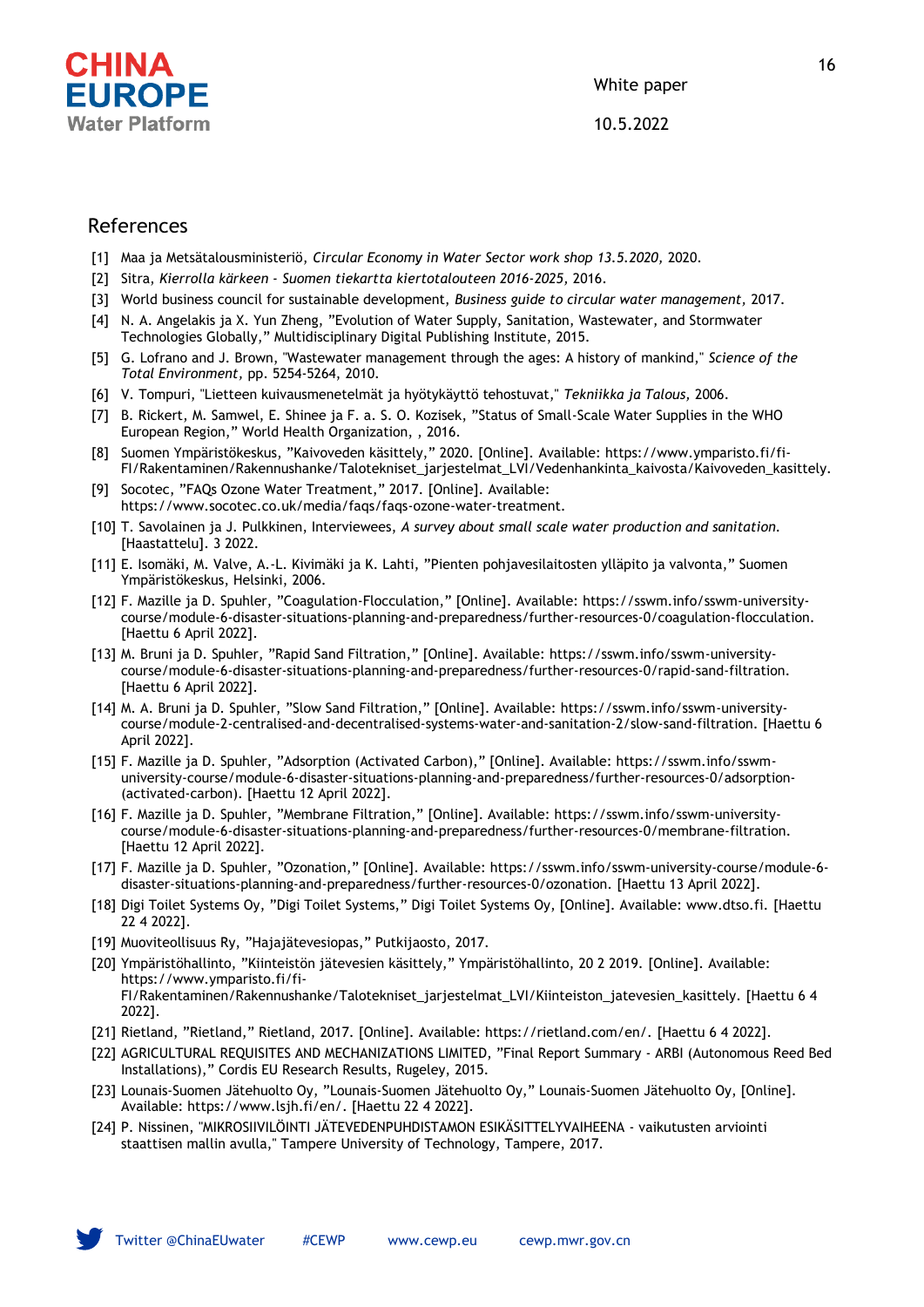

10.5.2022

- [25] Sweco, "Advanced Treatment Technologies and Asset Optimisation Videoconferenceseminar Nokia ECO3 Perspective," in *Advanced Treatment Technologies and Asset Optimisation Videoconferenceseminar - Nokia ECO3 Perspective*, Tampere/Online, 2016.
- [26] Sweco, Writer, *Pirkanmaan biokaasuekosysteemi -raportin tulokset.* [Performance]. Sweco, 2020.
- [27] Abwasserverband Braunschweig, "Braunschweig model," Abwasserverband Braunschweig, [Online]. Available: https://www.abwasserverband-bs.de/en/what-we-do/the-braunschweig-model/. [Haettu 2 5 2022].
- [28] M. Kierikka, A. Bruunen-van Bergen, D. Antakyali, M. Ejderby, S. Suurla ja T. Haavisto, *A workshop for circular economy of municipal wastewater treatment plants,* Online: Sweco, 2020.
- [29] J. Salminen, K. Määttä, K. Noro, J. Raatikainen, M. Maidell, H. Haimi, J. Pohjola, P. Horne, A. Karjalainen and V. Junttila, "Vesiviisaan bio- ja kiertotalouden kannusteet," Valtioneuvoston kanslia, 2020.
- [30] H. Roms, Interviewee, [Haastattelu]. 21 April 2022.
- [31] Ferroplast Oy, "NatWat-process," May 2016. [Online]. Available: https://www.ferroplan.fi/pdf/Ferroplan\_NatWat\_process\_brochure\_eng\_print.pdf. [Haettu 2 May 2022].
- [32] Bosaq, [Online]. Available: https://bosaq.com/.
- [33] Veragon, "Products," Veragon, [Online]. Available: http://veragon.com/products/. [Haettu 2 5 2022].
- [34] Environmental-Expert, "atmospheric water generator Companies in Europe," Environmental-Expert, [Online]. Available: https://www.environmental-expert.com/companies/keyword-atmospheric-water-generator-9614/location-europe. [Haettu 2 5 2022].
- [35] Greengineering Ltd, "Greengineering Ltd," Greengineering Ltd, [Online]. Available: http://www.greengineering.co.uk/. [Haettu 24 4 2022].